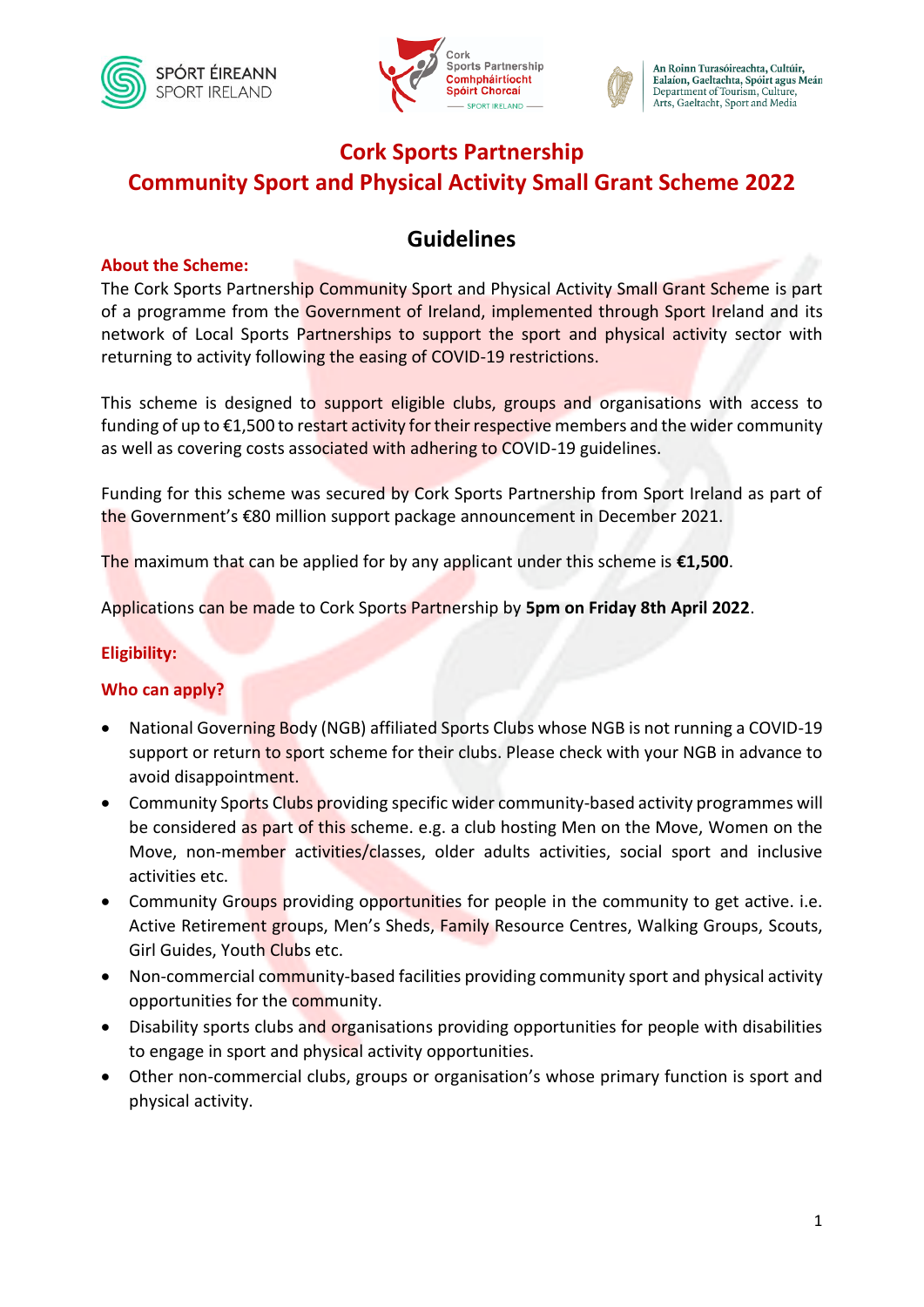



## **Who should not apply?**

- National Governing Bodies of Sport (NGB's), County Boards, County/Divisional structures etc.
- Individuals
- Commercial operations/facilities (gyms, bootcamps, hospitality services within clubs etc.)
- Clubs, groups, or organisations with sufficient funds to return to activity.
- **Schools**

## **What can the Grant Scheme Cover?**

The Community Sport and Physical Activity Small Grant Scheme can cover costs associated with returning to activity as well as COVID-19 costs. The scheme is designed and intended to support return to sporting activities only.

#### **Eligible project items can include:**

- COVID-19 hygiene consumables (e.g. hand sanitizer, soap, face masks, gloves etc.)
- COVID-19 infrastructure costs (e.g. plexiglass screens, wall mounted dispensers, signage)
- COVID-19 related venue/equipment cleaning costs
- COVID-19 related staff/volunteer training costs
- Venue hire cost
- Purchase of small-scale sports equipment (e.g. balls, bibs, cones, poles etc.)
- Education for volunteers (including but not limited to Safeguarding, Sports First Aid, Coaching Children, Physical Literacy, Disability Awareness Training, Disability Inclusion Training, Autism in Sport, Sports Specific Training)
- Activity specific resources (tutors, equipment, manuals etc.)

#### **Non-eligible project items:**

The following items are not eligible for funding under this scheme.

- Ongoing sports club, group, organisation costs (lighting, heating, insurance etc.)
- Employment costs
- Legal fees
- CCTV equipment
- Project management/consultancy fees
- Purchase of lands or buildings
- Capital equipment (AED's, lawnmowers, rowing machines, goal posts etc.)
- Feasibility studies
- Private or commercial operations
- Costs which are being paid for by another funder or department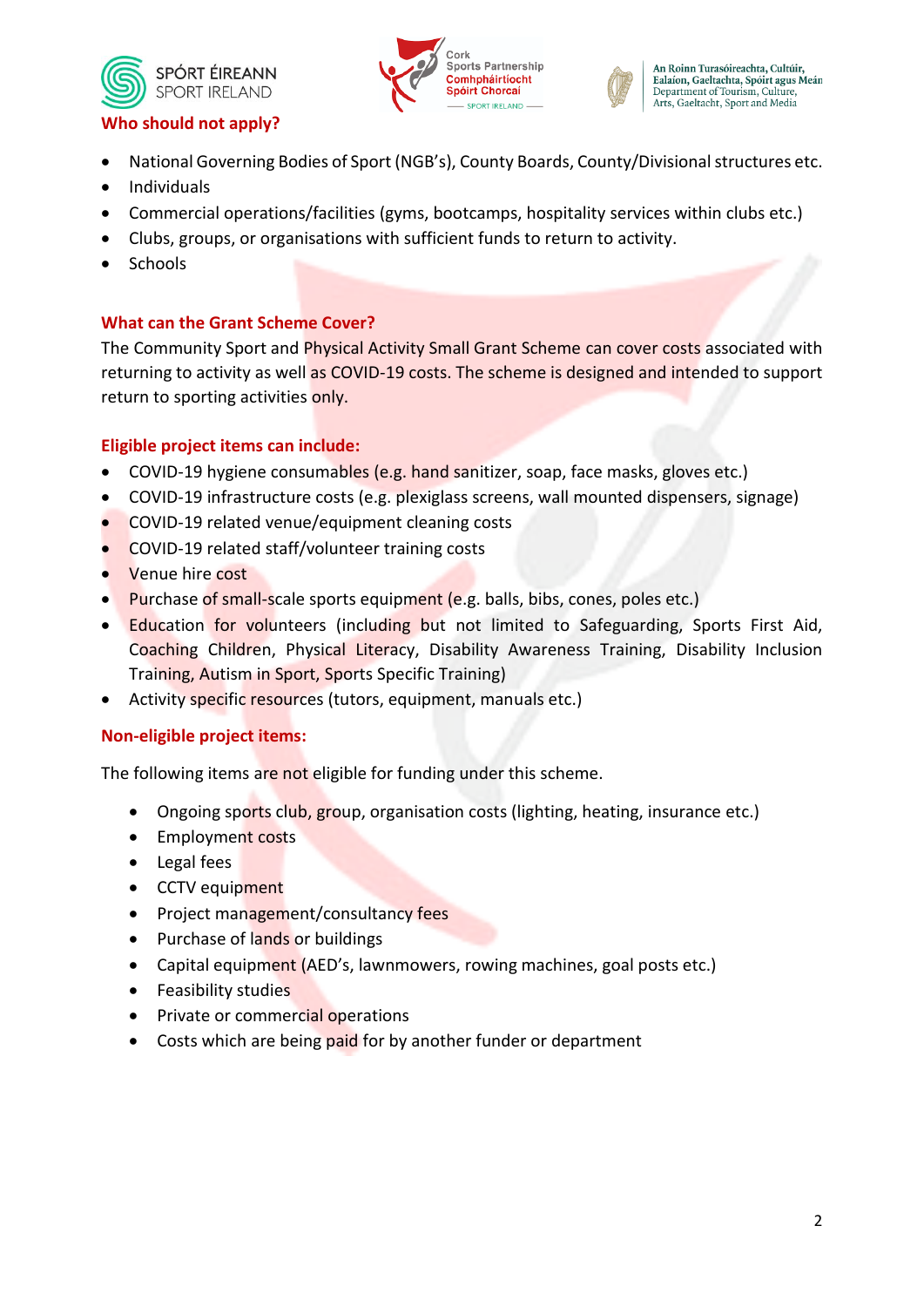





# **Funding Availability:**

The maximum amount of funding available per applicant is **€1,500**.

Applications will be means tested and only applicants with the most need will be eligible for the full allocation. Applicants should not feel that they have to apply for the full amount to be considered for support.

Projects that provide opportunities for marginalised groups, people with disabilities, target disadvantaged communities or support the wider community to get active will be positively received.

Funding amounts offered to successful applicants may be reduced if the scheme becomes oversubscribed.

## **Scheme Timelines & Requirements:**

The following timelines and requirements apply to all projects applying for support through the Community Sport and Physical Activity Small Grant Scheme.

## **Expenditure Timelines:**

• Expenditure dating from 1<sup>st</sup> January 2022 to 30<sup>th</sup> June 2022 can be included for consideration in applications.

# **Selection Criteria & Approval:**

- All applications will be acknowledged by CSP following the deadline for receipt of applications on Friday 8th April.
- All applications will be evaluated by CSP to ensure eligibility. In some cases, additional information may be required by the evaluation team to complete the evaluation process. This will be conducted by email or phone depending on the nature of the query. Evaluations expect to be completed by the end of April 2022.
- Successful applicants will be issued grant agreements to proceed to the drawdown phase of the scheme. Unsuccessful applicants will be issued letters outlining the reason they were deemed unsuccessful for this scheme.
- Support payments will be processed between May and June 2022.

# **Reporting:**

- Each successful applicant will be required to submit a report, receipts and photographic evidence of the project approved. All reports and receipts are required to be submitted by 30th August 2022.
- If selected as part of a random audit, arrange a suitable date and time for a member of the CSP team to visit to document and review the project completed and items purchased through the scheme.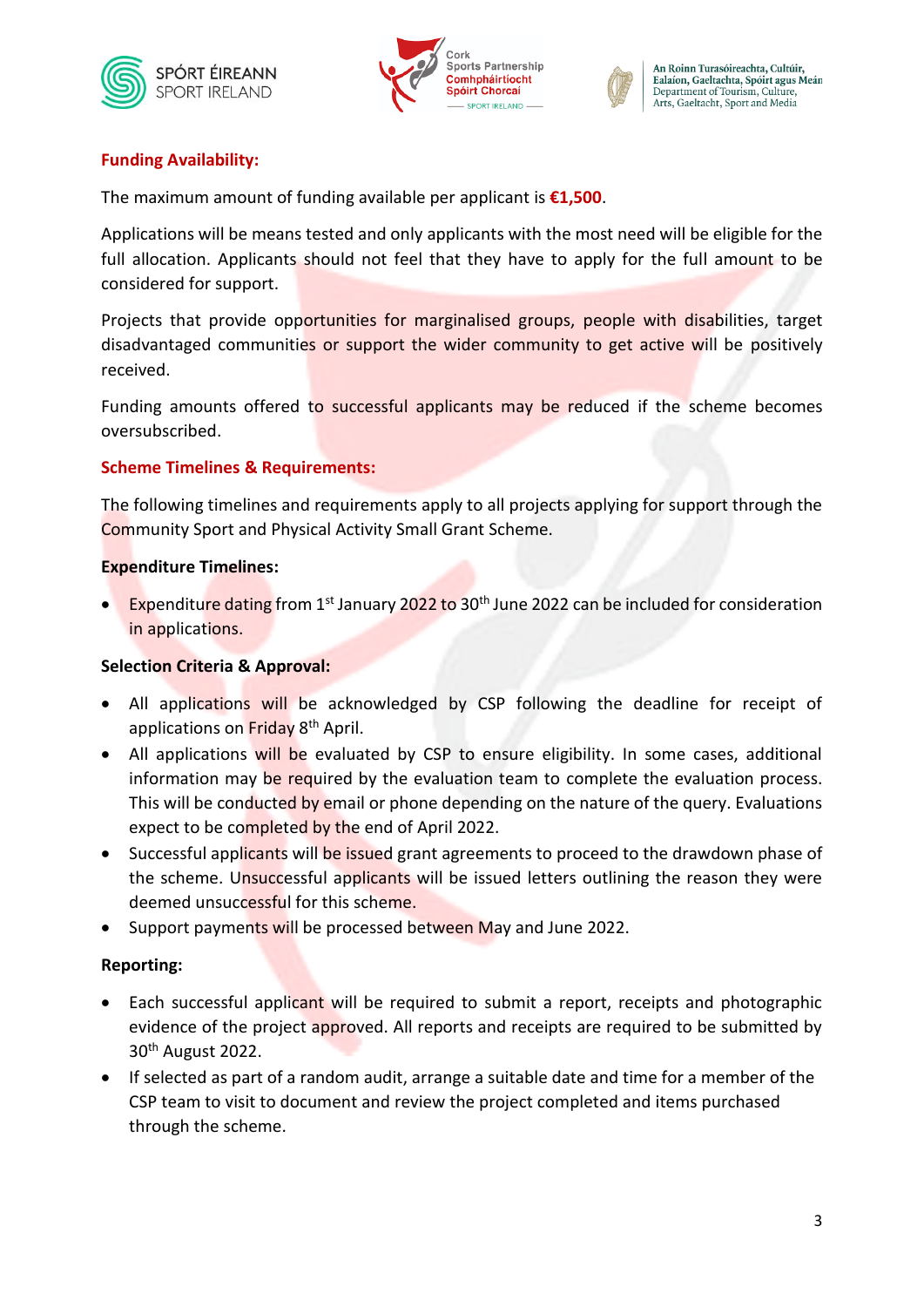





### **General:**

- The applicant is required to have a bank account in the name of the applying club/group/organisation.
- Matched funding is not a requirement of this scheme. Items funded by a different scheme should not be included for consideration.
- Written evidence of a valid insurance policy may be requested by CSP where relevant.
- Proof of membership to certain bodies maybe requested by CSP where relevant e.g. NGB's, PPN etc.
- Proof of relevant documents/policies may be requested by CSP where relevant e.g. club constitution, safeguarding policy, health & safety policy etc.
- Any organisation applying that is registered for tax purposes must be tax compliant. Tax Clearance Access Number and Tax Reference number must be submitted for verification purposes. Please note: The applying organisation does not have to be registered for tax purposes.
- Only one application can be submitted per club/group/organisation.
- The online form must be filled out in one attempt, there is no facility to save the form and return to it at a later date. All questions included are listed below so applicants have all information to hand prior to completing the application form.
- No canvassing rules apply. Canvassing will result in disqualification from the scheme.
- Decision of the evaluation team will be final so please ensure you provide adequate information about your project.
- No late applications will be accepted or considered.

# **Closing Date:**

The closing date for receipt of applications is **5pm on Friday 8 th April 2022.**

# **Data Collection & Processing:**

We, Cork Sports Partnership**,** collect the personal data provided below for one or more specific purposes, on the basis of public authority to our statutory duties.

The purposes and reasons for processing your personal data are detailed below:

- Identifying and evaluating organisations that apply for the scheme
- Organisation overview and governance
- Conducting compliance checks
- Delivery of efficient services to meet organisations needs
- Recording and communicating the activities of our organisation and other organisations to stakeholders
- Facilitating future contact with relevant stakeholders
- In order to comply with a legal obligation
- Research and development of sports participation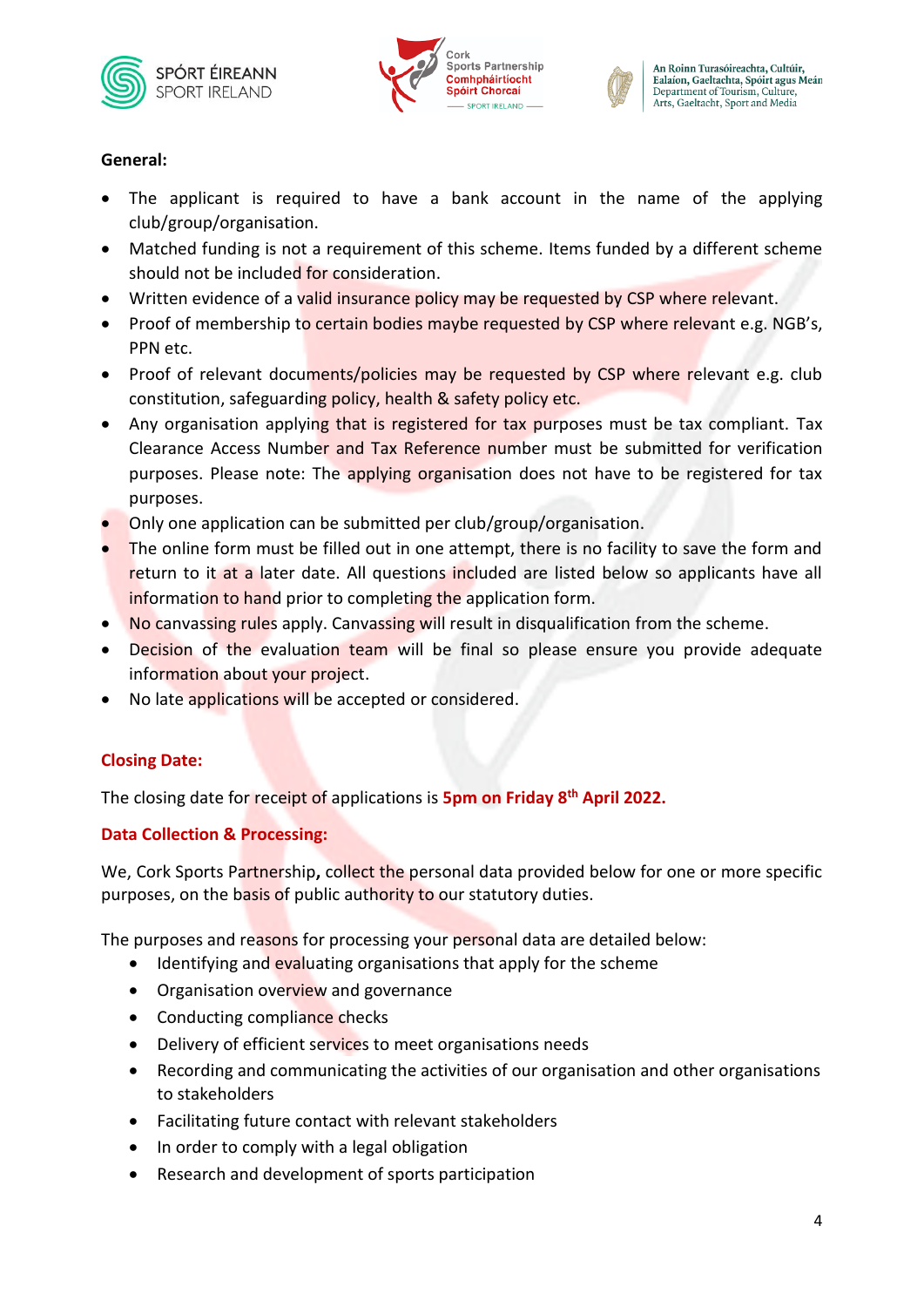





An Roinn Turasóireachta, Cultúir,<br>Ealaíon, Gaeltachta, Spóirt agus Meán Department of Tourism, Culture, Arts, Gaeltacht, Sport and Media

We do not share or disclose any of your personal information without your consent, other than for the purposes specified or where there is a legal requirement. The minimum amount of information is shared with Sport Ireland for reporting purposes.

The information above should be read in conjunction with the privacy notice on our website

#### **How to Apply:**

The Community Sport and Physical Activity Small Grant Scheme application form should be completed online by an authorised club/group/organisation official by clicking the button below or by visiting [www.corksports.ie/grant-scheme-2022:](http://www.corksports.ie/grant-scheme-2022)



#### **Application Form Questions:**

For information, the questions from the application form are listed below

| <b>Question</b><br><b>Number</b> | <b>Question</b>                                                                                                                                                                                                     |
|----------------------------------|---------------------------------------------------------------------------------------------------------------------------------------------------------------------------------------------------------------------|
| $\mathbf{1}$                     | <b>Category of Funding</b><br>Please choose from the following dropdown:<br><b>Community Sports Club/Organisation</b><br>$\bullet$<br><b>Community Sports Facility</b><br>Disability Sports Club/Group<br>$\bullet$ |
|                                  | <b>Applicant Details</b>                                                                                                                                                                                            |
| 2                                | <b>Club/Group/Organisation Name</b><br>Please enter the name of the applying club, group or organisation                                                                                                            |
|                                  | <b>Club/Group/Organisation Name</b><br>Please enter the official address of the applying club, group or organisation<br>Address                                                                                     |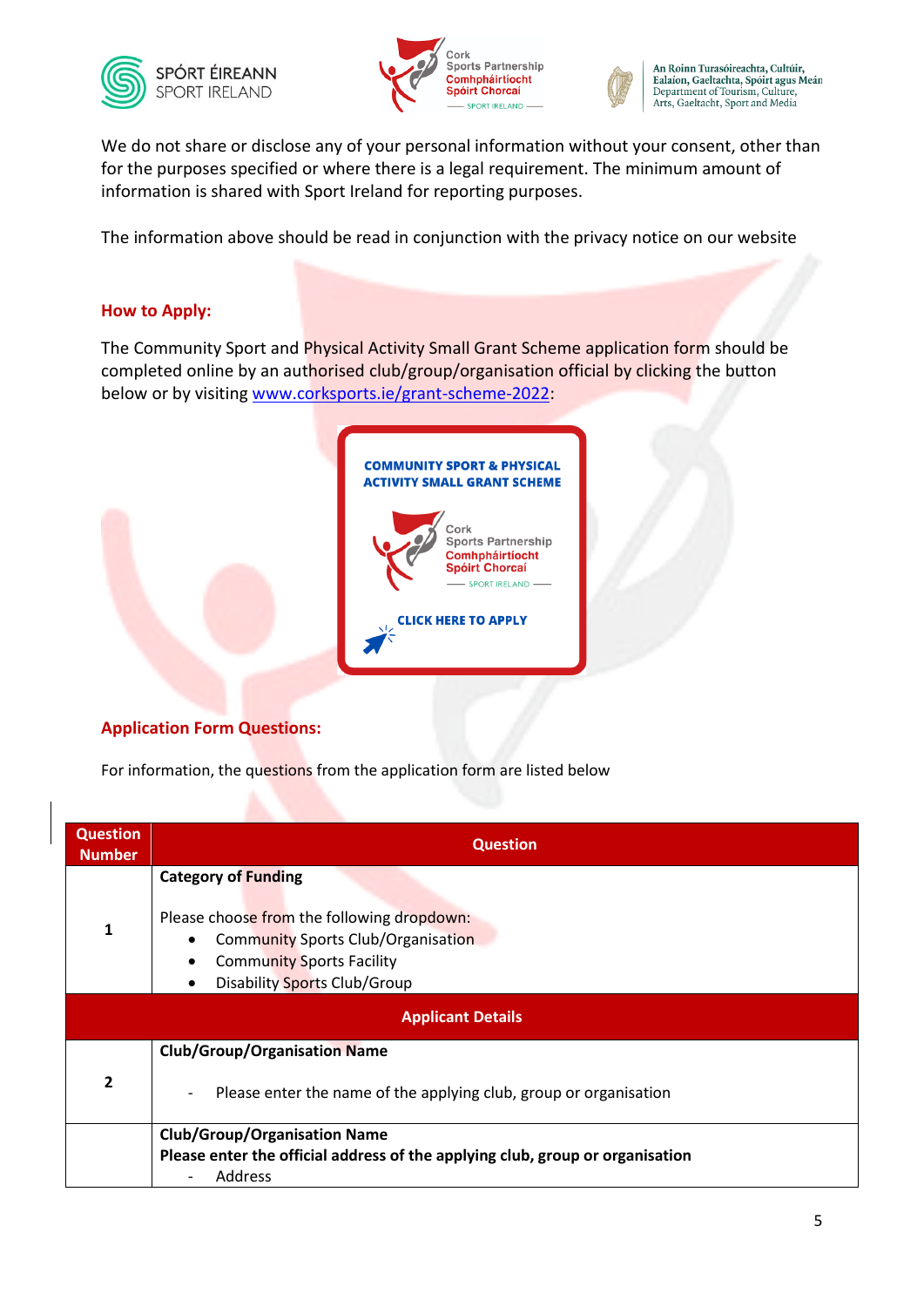





|    | City/Town                                                                                          |  |  |
|----|----------------------------------------------------------------------------------------------------|--|--|
|    | Eircode (Eircode can be found here: www.eircode.ie) For applicants without a permanent             |  |  |
|    | base, please provide the GPS coordinates of your most frequently used activity location.           |  |  |
|    | Help to find GPS Coordinates can be found here: www.maps.ie/coordinates.html                       |  |  |
|    |                                                                                                    |  |  |
|    | <b>Organisation Website and Social Media links</b>                                                 |  |  |
|    |                                                                                                    |  |  |
|    | Please provide relevant links to applicant website and social media accounts                       |  |  |
|    |                                                                                                    |  |  |
| 3  | Website:                                                                                           |  |  |
|    | Facebook:                                                                                          |  |  |
|    | Twitter:                                                                                           |  |  |
|    | Instagram:                                                                                         |  |  |
|    | Other:                                                                                             |  |  |
|    | <b>Lead Contact Person</b>                                                                         |  |  |
| 4  |                                                                                                    |  |  |
|    | <b>First Name</b><br><b>Second Name</b>                                                            |  |  |
|    | <b>Role/Position</b>                                                                               |  |  |
|    |                                                                                                    |  |  |
|    | Please state the position of the person applying for this fund.                                    |  |  |
| 5  | Lead contact person should be an authorised person within club/group/organisation (e.g.            |  |  |
|    | Chairperson, Secretary, Treasurer etc.)                                                            |  |  |
|    |                                                                                                    |  |  |
|    | <b>Contact Email</b>                                                                               |  |  |
|    |                                                                                                    |  |  |
| 6  | Please provide an email address for all correspondence.                                            |  |  |
|    |                                                                                                    |  |  |
|    | <b>Contact Number</b>                                                                              |  |  |
| 7  |                                                                                                    |  |  |
|    | Please provide a phone number for all correspondence.                                              |  |  |
|    |                                                                                                    |  |  |
|    | <b>Alternative Contact Person</b>                                                                  |  |  |
|    | First Name                                                                                         |  |  |
| 8  | <b>Second Name</b><br><b>Position</b>                                                              |  |  |
|    |                                                                                                    |  |  |
|    | <b>Alternative Phone Number</b>                                                                    |  |  |
| 9  |                                                                                                    |  |  |
|    | Please provide a secondary phone number for all correspondence.                                    |  |  |
|    | <b>Alternative Contact Email</b>                                                                   |  |  |
| 10 |                                                                                                    |  |  |
|    | Please provide a secondary email address for all correspondence.                                   |  |  |
|    | Is your club/group or facility affiliated or connected to any relevant local, regional or national |  |  |
|    | body? Please tick those that apply.                                                                |  |  |
| 11 |                                                                                                    |  |  |
|    | <b>Options:</b>                                                                                    |  |  |
|    | National Governing Body of Sport (NGB)                                                             |  |  |
|    | Local Authority                                                                                    |  |  |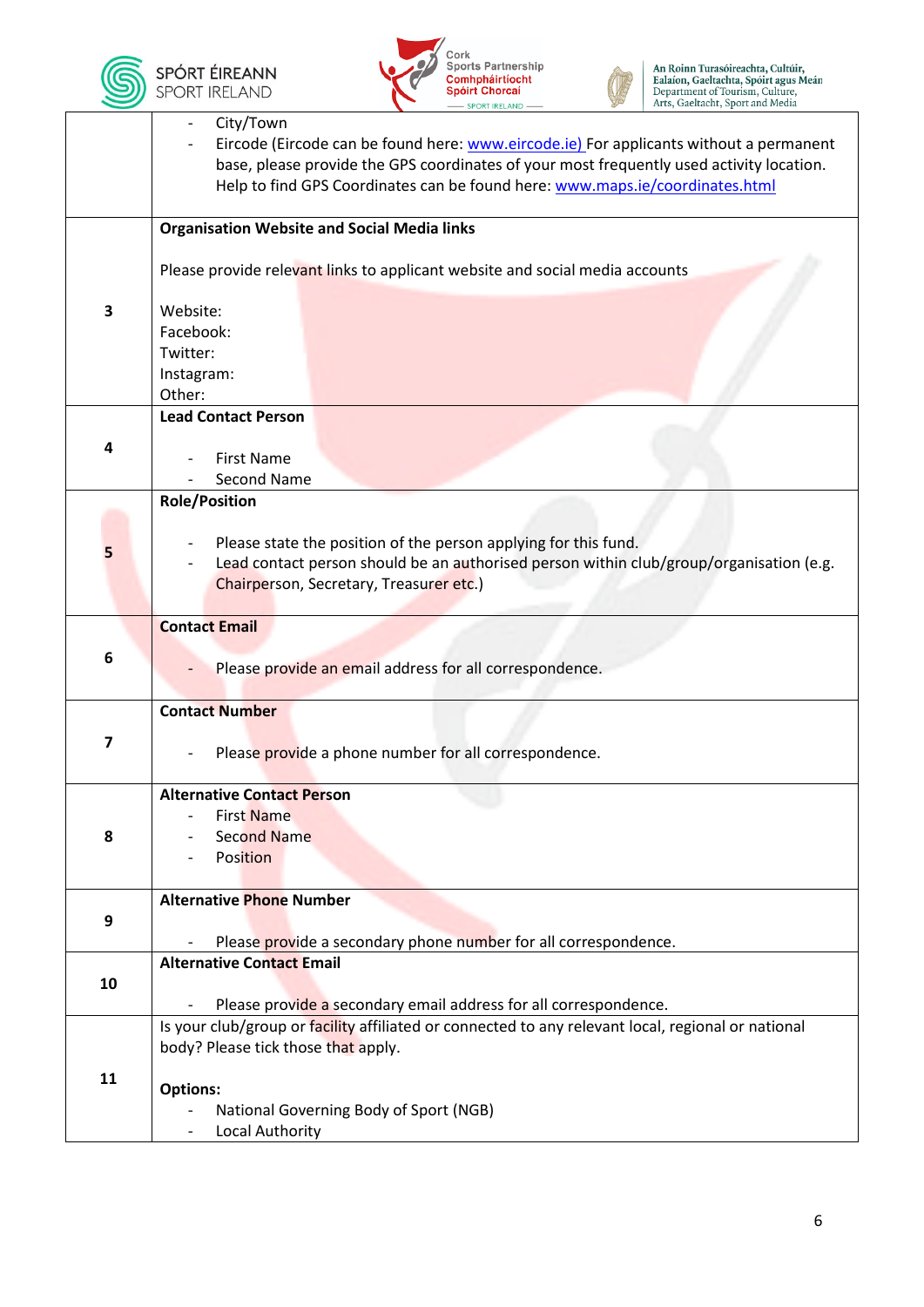





|    | Local Area Partnership (e.g. South & East Cork Area Development, IRD Duhallow,       |                                                        |                                                                                                   |  |  |
|----|--------------------------------------------------------------------------------------|--------------------------------------------------------|---------------------------------------------------------------------------------------------------|--|--|
|    | Ballyhoura Development Partnership, Avondhu Blackwater, West Cork Development        |                                                        |                                                                                                   |  |  |
|    | Partnership, Cork City Partnership)                                                  |                                                        |                                                                                                   |  |  |
|    | Other National Organisations (Active Retirement Association, Men's Shed Association, |                                                        |                                                                                                   |  |  |
|    | Foroige)                                                                             |                                                        |                                                                                                   |  |  |
|    | <b>Cork Educational Training Board (Cork ETB)</b>                                    |                                                        |                                                                                                   |  |  |
|    |                                                                                      | Cork Public Private Participatory Network (PPN)        |                                                                                                   |  |  |
|    | No Affiliation                                                                       |                                                        |                                                                                                   |  |  |
|    | Other (Please list when prompted)                                                    |                                                        |                                                                                                   |  |  |
|    |                                                                                      |                                                        |                                                                                                   |  |  |
|    | Proof of membership may be required.                                                 |                                                        |                                                                                                   |  |  |
|    | Governance & Structures                                                              |                                                        |                                                                                                   |  |  |
|    | Please tick all that apply                                                           |                                                        |                                                                                                   |  |  |
|    | Club Constitution                                                                    |                                                        |                                                                                                   |  |  |
|    | Insurance                                                                            |                                                        |                                                                                                   |  |  |
| 12 | Charitable status                                                                    |                                                        |                                                                                                   |  |  |
|    |                                                                                      |                                                        | Registered for Tax purposes (Tax Reference Number & Tax Clearance Access Number                   |  |  |
|    | required)                                                                            |                                                        |                                                                                                   |  |  |
|    | Safeguarding Policy (if applicable)                                                  |                                                        |                                                                                                   |  |  |
|    | Health & Safety Policy (if applicable)                                               |                                                        |                                                                                                   |  |  |
|    | Other                                                                                |                                                        |                                                                                                   |  |  |
|    |                                                                                      |                                                        | Please provide a brief organisational description of your group / organisation e.g. committee     |  |  |
|    | structure, meeting schedule etc.                                                     |                                                        |                                                                                                   |  |  |
|    |                                                                                      |                                                        |                                                                                                   |  |  |
|    |                                                                                      |                                                        |                                                                                                   |  |  |
| 13 |                                                                                      | Committee structure (Chair, Secretary, Treasurer etc.) |                                                                                                   |  |  |
|    | Number of people on committee                                                        |                                                        |                                                                                                   |  |  |
|    |                                                                                      | Number of meetings per year & meeting schedule         |                                                                                                   |  |  |
|    |                                                                                      |                                                        |                                                                                                   |  |  |
|    |                                                                                      | <b>Project Details / Funding Request</b>               |                                                                                                   |  |  |
|    |                                                                                      |                                                        | Please provide a detailed description on how the funding will be utilised, a summary of the       |  |  |
| 14 | project and what is involved?                                                        |                                                        |                                                                                                   |  |  |
|    |                                                                                      |                                                        |                                                                                                   |  |  |
|    | Max word count (300 words)                                                           |                                                        |                                                                                                   |  |  |
|    | <b>Total Funding Required</b>                                                        |                                                        |                                                                                                   |  |  |
| 15 | Please enter the total funding amount required. This should not exceed €1,500.       |                                                        |                                                                                                   |  |  |
|    | <b>Funding Breakdown</b>                                                             |                                                        |                                                                                                   |  |  |
|    |                                                                                      |                                                        |                                                                                                   |  |  |
|    |                                                                                      |                                                        | Please provide a detailed description on how the funding will be expended, including item/expense |  |  |
|    |                                                                                      |                                                        | type and amount required. Please refer to grant guidelines when completing this section. Only     |  |  |
|    | projects that meet funding criteria & eligible costs will be considered.             |                                                        |                                                                                                   |  |  |
|    |                                                                                      |                                                        |                                                                                                   |  |  |
|    | Category                                                                             | <b>Description</b>                                     | <b>Funding Required</b>                                                                           |  |  |
| 15 | <b>Sports Equipment</b>                                                              | Enter item description                                 | Enter cost                                                                                        |  |  |
|    | Education                                                                            | Enter item description                                 | <b>Enter cost</b>                                                                                 |  |  |
|    | <b>Activity Resources</b>                                                            | Enter item description                                 | Enter cost                                                                                        |  |  |
|    | Facility/Venue Costs                                                                 | Enter item description                                 | <b>Enter cost</b>                                                                                 |  |  |
|    | <b>Tutor/Coach Costs</b>                                                             | Enter item description                                 | <b>Enter cost</b>                                                                                 |  |  |
|    | Other                                                                                | Enter item description                                 | <b>Enter cost</b>                                                                                 |  |  |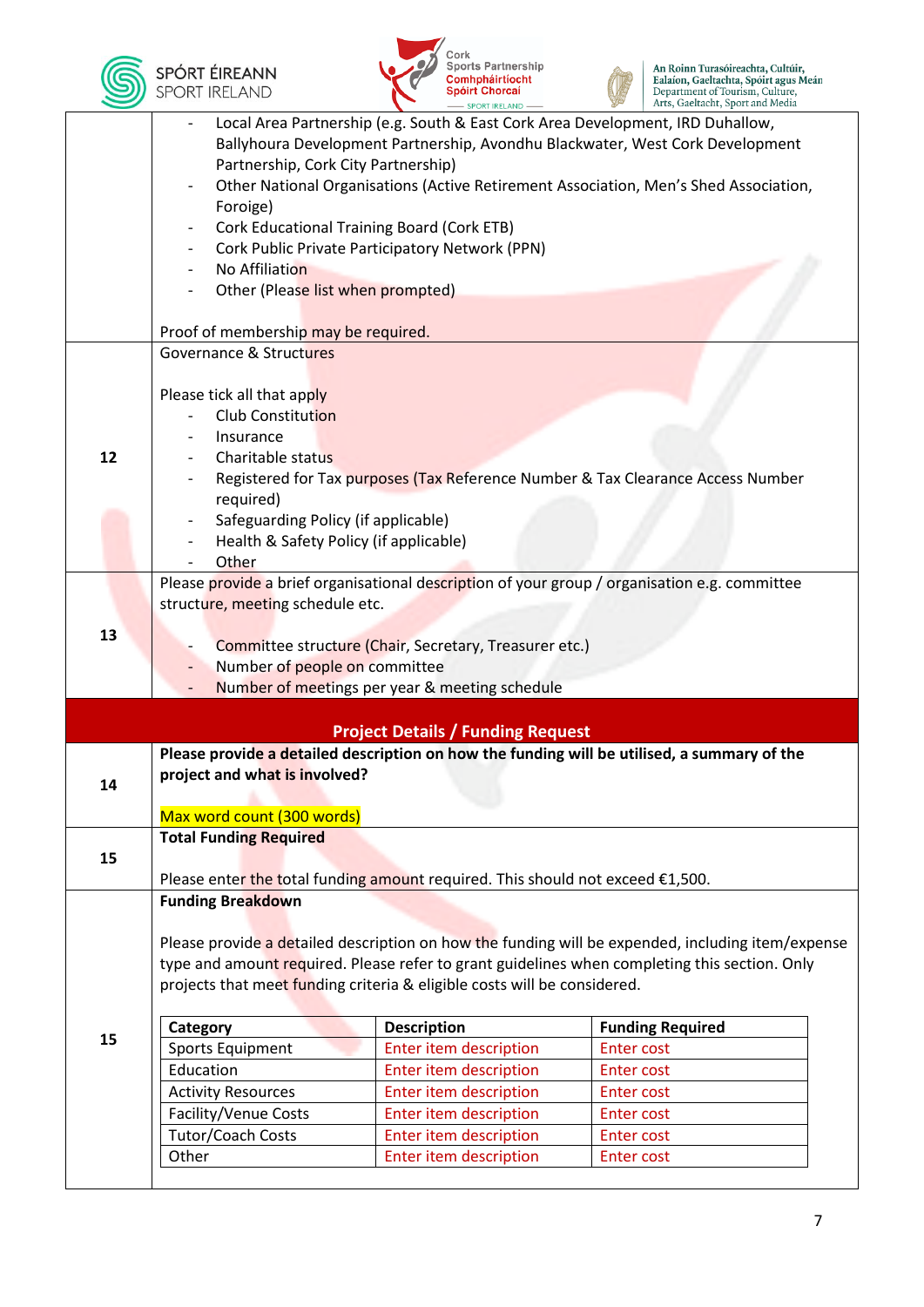

**SPÓRT ÉIREANN**<br>SPORT IRELAND





An Roinn Turasóireachta, Cultúir,<br>Ealaíon, Gaeltachta, Spóirt agus Meán<br>Department of Tourism, Culture,<br>Arts, Gaeltacht, Sport and Media

|          | <b>Grant Beneficiaries</b>                                                                                                                                                                                |  |  |  |
|----------|-----------------------------------------------------------------------------------------------------------------------------------------------------------------------------------------------------------|--|--|--|
|          |                                                                                                                                                                                                           |  |  |  |
| 16       | Please outline the groups, individuals or organisations in your community that will benefit from this<br>funding. Please also highlight any impacts that will be created as a result. Max word count (300 |  |  |  |
|          | words)                                                                                                                                                                                                    |  |  |  |
|          | <b>Date of Submission</b>                                                                                                                                                                                 |  |  |  |
| 17       | Click calendar icon & select today's date                                                                                                                                                                 |  |  |  |
|          | <b>Declaration</b>                                                                                                                                                                                        |  |  |  |
|          |                                                                                                                                                                                                           |  |  |  |
|          | I declare that the information given on this application form is accurate and correct.                                                                                                                    |  |  |  |
|          | I confirm that I have read the 'Application Guidelines & Criteria for the Community Sport<br>and Physical Activity Small Grant Scheme' prior to completing this form.                                     |  |  |  |
|          | I confirm that the applicant club, group/organisation does not have the funding to                                                                                                                        |  |  |  |
| 18       | undertake the work/project without this grant aid.                                                                                                                                                        |  |  |  |
|          | I confirm that the applicant group/organisation is tax compliant (if tax registered).                                                                                                                     |  |  |  |
|          | I confirm that all the information provided in this application is true in nature                                                                                                                         |  |  |  |
|          | I confirm to be bound by the terms and conditions of the scheme                                                                                                                                           |  |  |  |
|          |                                                                                                                                                                                                           |  |  |  |
|          | <b>Enter Link to Terms &amp; Conditions</b><br>Signature                                                                                                                                                  |  |  |  |
| 20       |                                                                                                                                                                                                           |  |  |  |
|          | Please sign the form & submit your application                                                                                                                                                            |  |  |  |
| 21       | In 2019, of the club members under the age of 18, how many were female?                                                                                                                                   |  |  |  |
|          | <b>Safeguarding Compliance</b>                                                                                                                                                                            |  |  |  |
| 22       | Does your club have a safeguarding statement in place?                                                                                                                                                    |  |  |  |
| 23       | Does your club have a Safety statement in place?                                                                                                                                                          |  |  |  |
| 24       | Does your club have a Child Protection Officer in place?                                                                                                                                                  |  |  |  |
| 25       | Are all coaches and volunteers who work with underage individuals/teams Garda Vetted?                                                                                                                     |  |  |  |
| 26       | Has your club signed the Cara Sport Inclusion Disability Charter?                                                                                                                                         |  |  |  |
|          | For more information see: www.caracentre.ie/sport-inclusion-disability-charter                                                                                                                            |  |  |  |
| 27       | <b>COVID Compliance</b>                                                                                                                                                                                   |  |  |  |
|          | Does your club have a written COVID-19 safety statement/protocols in place?<br>Does your club have COVID officer(s) in place?                                                                             |  |  |  |
| 28<br>29 | Have your coaches/volunteers completed Sport Ireland or NGB COVID-19 Training?                                                                                                                            |  |  |  |
|          | Note: Total Funding applied for cannot exceed €1500 per club.                                                                                                                                             |  |  |  |
| 31       | How much is your club applying for under the following headings?:                                                                                                                                         |  |  |  |
|          | COVID-19 Related Costs for Hygiene Consumables (E.g. Hand sanitizer, soap, face masks, gloves                                                                                                             |  |  |  |
|          | etc.)                                                                                                                                                                                                     |  |  |  |
|          | COVID-19 Related Infrastructure Costs (E.g. Plexiglass screens, wall mounted dispensers, signage)                                                                                                         |  |  |  |
|          | COVID-19 Related venue/equipment cleaning costs                                                                                                                                                           |  |  |  |
|          | Increased venue hire costs to comply with social distancing                                                                                                                                               |  |  |  |
|          | <b>COVID-19 Related Volunteer Training Costs</b>                                                                                                                                                          |  |  |  |
|          | <b>COVID-19 Related Staff Training Costs</b>                                                                                                                                                              |  |  |  |
|          | Additional Registration/ Event Management Costs (E.g. admin or IT costs to manage self-                                                                                                                   |  |  |  |
|          | declarations)                                                                                                                                                                                             |  |  |  |
|          | Other - Provide Description                                                                                                                                                                               |  |  |  |
|          | Please Indicate the Total Funding being applied for. (Sum of above amounts)<br>Note: Total Funding applied for cannot exceed €1500 per club.                                                              |  |  |  |
|          | <b>Club Governance and Finance</b>                                                                                                                                                                        |  |  |  |